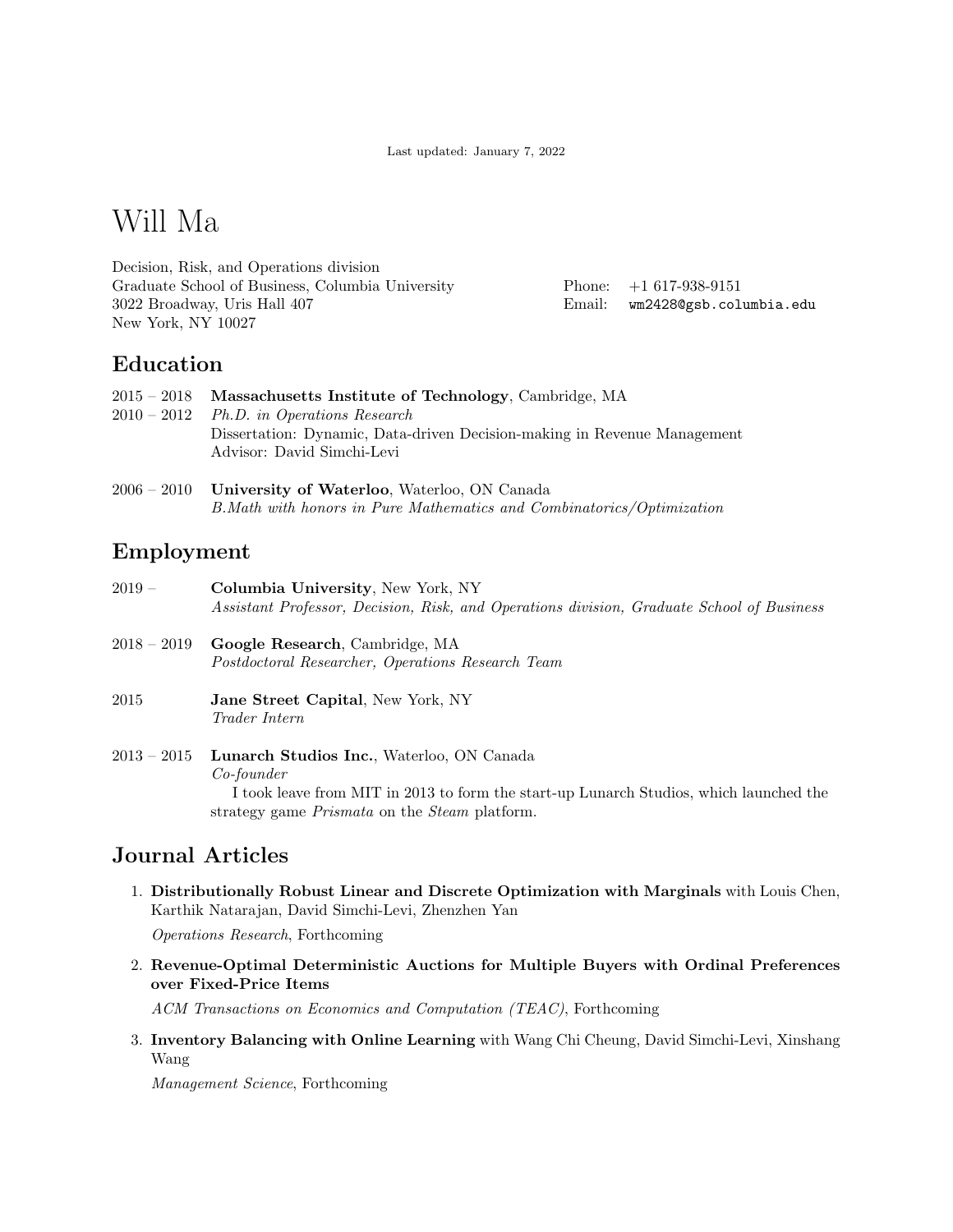4. Dynamic Pricing (and Assortment) under a Static Calendar with David Simchi-Levi, Jinglong Zhao

Management Science, 2021

5. On Policies for Single-leg Revenue Management with Limited Demand Information with David Simchi-Levi, Chung-Piaw Teo

Operations Research, 2021

6. Algorithms for Online Matching, Assortment, and Pricing with Tight Weight-dependent Competitive Ratios with David Simchi-Levi

Operations Research, 2020

\*Finalist, George E. Nicholson Student Paper Competition, 2017

7. Separation between Second Price Auctions with Personalized Reserves and the Revenue Optimal Auction with Balasubramanian Sivan

Operations Research Letters, 2020

8. Strong Mixed-Integer Programming Formulations for Trained Neural Networks with Ross Anderson, Joey Huchette, Christian Tjandraatmadja, Juan Pablo Vielma

Math Programming, 2020

9. Improvements and Generalizations of Stochastic Knapsack and Markovian Bandits Approximation Algorithms

Mathematics of Operations Research, 2018

\*Honorable Mention, INFORMS Optimization Society Student Paper Competition, 2017

10. Packing and Covering Triangles in Planar Graphs with Qing Cui, Penny Haxell Graphs and Combinatorics, 2009

### Under Revision/Review

1. Bifurcating Constraints to Improve Approximation Ratios for Network Revenue Management with Reusable Resources with Jackie Baek

Operations Research (Technical Note), Minor Revision

2. When is Assortment Optimization Optimal?

Management Science, Major Revision

\*2nd Place, Rothkopf Junior Researcher Paper Prize for Auctions and Market Design

\*Selected for oral presentation in the MSOM Service SIG, 2021

\*Selected for oral presentation in the Market Innovation Workshop, 2021

\*Selected for oral presentation in the INFORMS Market Design Workshop at EC, 2021

3. Tight Guarantees for Static Threshold Policies in the Prophet Secretary Problem with Nick Arnosti

Operations Research, Major Revision

4. Follow Your Star: New Frameworks for Online Stochastic Matching with Known and Unknown Patience with Brian Brubach, Nathaniel Grammel, Aravind Srinivasan

Operations Research, Major Revision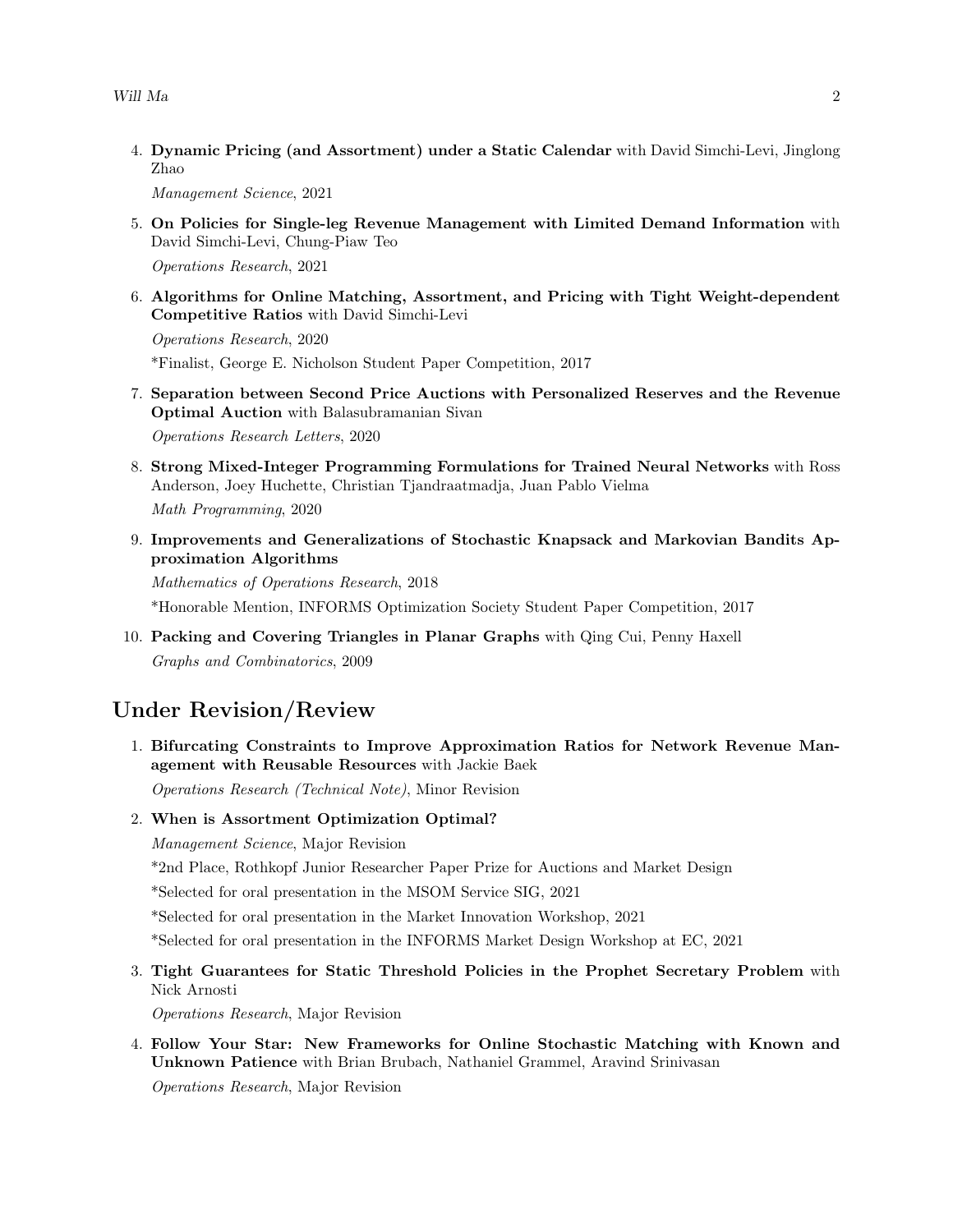5. Assortment Planning for Recommendations at Checkout under Inventory Constraints with Xi Chen, David Simchi-Levi, Linwei Xin

Mathematics of Operations Research, Major Revision

\*Covered in Chicago Booth Review, 2018

\*1st Place, Chinese Scholars Association for Management Science and Engineering (CSAMSE) Best Paper Award sponsored by Columbia Business School, 2017

\*2nd Place, POMS Hong Kong Student Paper Competition, 2017

6. Constructing Demand Curves from a Single Observation of Bundle Sales with David Simchi-Levi

Operations Research (Technical Note), Major Revision

\*1st Place, INFORMS Data Mining Section Best Paper Competition—Applied Track, 2018

- 7. Optimizing for Strategy Diversity in the Design of Video Games with Oussama Hanguir, Christopher Thomas Ryan
- 8. A Competitive Analysis of Online Knapsack Problems with Unit Density with David Simchi-Levi, Jinglong Zhao

\*Honorable Mention, POMS Hong Kong Student Paper Competition, 2020 (student entrant: Jinglong Zhao)

9. Multi-Stage and Multi-Customer Assortment Optimization With Inventory Constraints with Elaheh Fata, David Simchi-Levi

### Refereed Conference Proceedings

1. Group-level Fairness Maximization in Online Bipartite Matching with Pan Xu, Yifan Xu

To appear in the Proceedings of the 21st International Conference on Autonomous Agents and Multi-Agent Systems (AAMAS), 2022

2. Tight Guarantees for Multi-unit Prophet Inequalities and Online Stochastic Knapsack with Jiashuo Jiang, Jiawei Zhang

To appear in the Proceedings of the 33rd Annual ACM-SIAM Symposium on Discrete Algorithms (SODA), 2022

\*Jiashuo Jiang was a Finalist for the Jeff McGill Student Paper Award for Revenue Management and Pricing

3. Fairness Maximization among Offline Agents in Online-Matching Markets with Pan Xu, Yifan Xu

Proceedings of the 17th Conference on Web and Internet Economics (WINE), 2021

4. Improved Guarantees for Offline Stochastic Matching via new Ordered Contention Resolution Schemes with Brian Brubach, Nathaniel Grammel, Aravind Srinivasan

Proceedings of the 35th Conference on Neural Information Processing Systems (NeurIPS), 2021

5. Follow Your Star: New Frameworks for Online Stochastic Matching with Known and Unknown Patience with Brian Brubach, Nathaniel Grammel, Aravind Srinivasan

Proceedings of the 24th International Conference on Artificial Intelligence and Statistics (AISTATS), 2021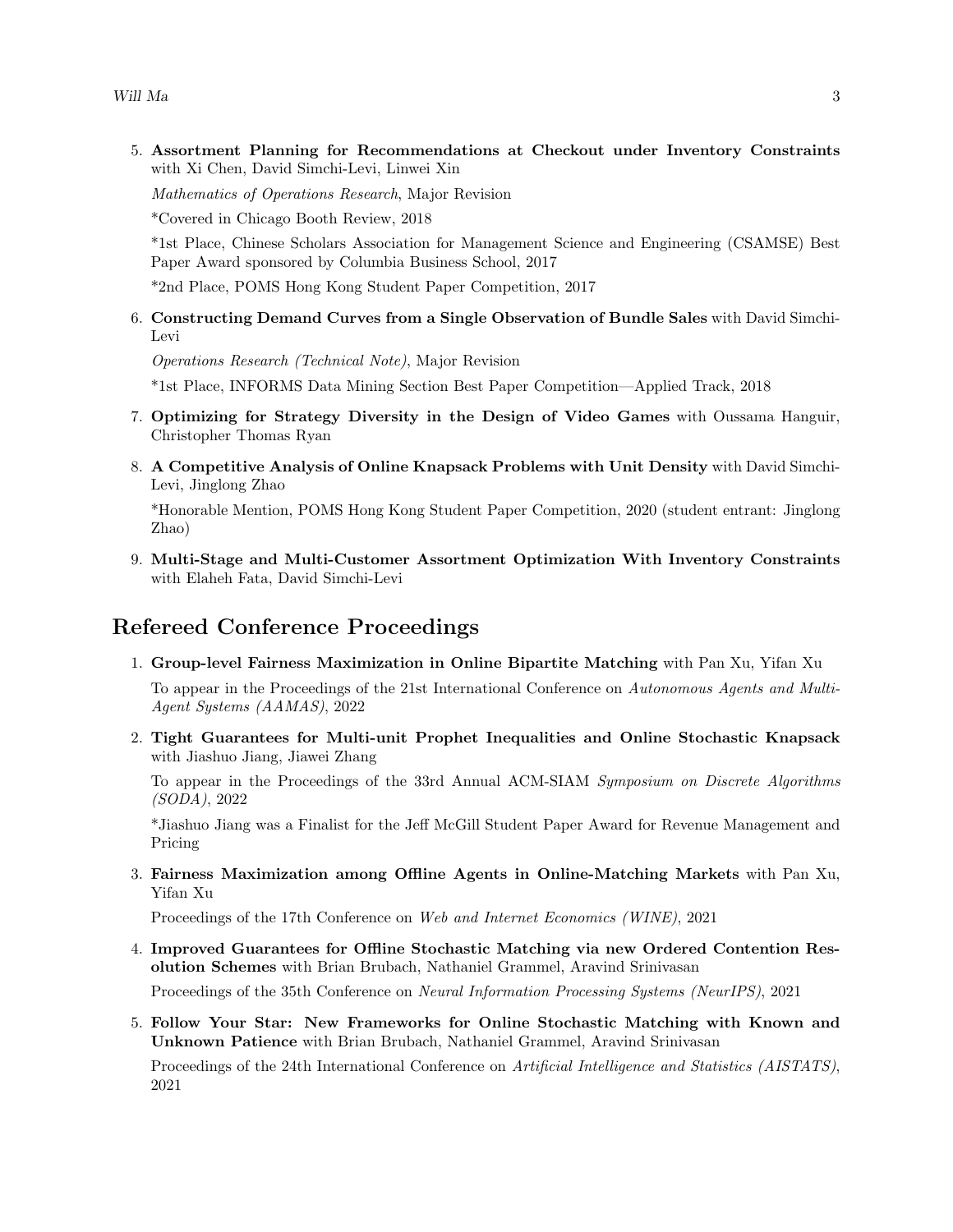- 6. Reaping the Benefits of Bundling under High Production Costs with David Simchi-Levi Proceedings of the 24th International Conference on Artificial Intelligence and Statistics (AISTATS), 2021
- 7. Revenue-Optimal Deterministic Auctions for Multiple Buyers with Ordinal Preferences over Fixed-Price Items

Proceedings of the 16th Conference on Web and Internet Economics (WINE), 2020

8. The Convex Relaxation Barrier, Revisited: Tightened Single-Neuron Relaxations for Neural Network Verification with Christian Tjandraatmadja, Ross Anderson, Joey Huchette, Krunal Patel, Juan Pablo Vielma

Proceedings of the 34th Conference on Neural Information Processing Systems (NeurIPS), 2020

- 9. Distributionally Robust Max Flows with Louis Chen, Jim Orlin, David Simchi-Levi Proceedings of the 3rd ACM-SIAM Symposium on Simplicity in Algorithms (SOSA), 2020
- 10. Prophet Inequalities on the Intersection of a Matroid and a Graph with Jackie Baek Proceedings of the 12th Symposium on Algorithmic Game Theory (SAGT), 2019
- 11. Tight Weight-dependent Competitive Ratios for Online Edge-weighted Bipartite Matching and Beyond with David Simchi-Levi Proceedings of the 20th ACM conference on Economics and Computation (EC), 2019
- 12. Improvements and Generalizations of Stochastic Knapsack and Multi-armed Bandit Approximation Algorithms

Proceedings of the 25th Annual ACM-SIAM Symposium on Discrete Algorithms (SODA), 2014

- 13. A Geometric Approach to Combinatorial Fixed-point Theorems with Elyot Grant Proceedings of the 7th European Conference on Combinatorics, Graph Theory and Applications (EU-ROCOMB), 2013
- 14. The Approximability and Integrality Gap of Interval Stabbing and Independence Problems with Shalev Ben-David, Elyot Grant, Malcolm Sharpe

Proceedings of the 24th Canadian Conference on Computational Geometry (CCCG), 2012

#### Cases

1. Ventilator Rationing during the Covid-19 Pandemic published by Columbia CaseWorks

\*Finalist, Informs Case Competition, 2020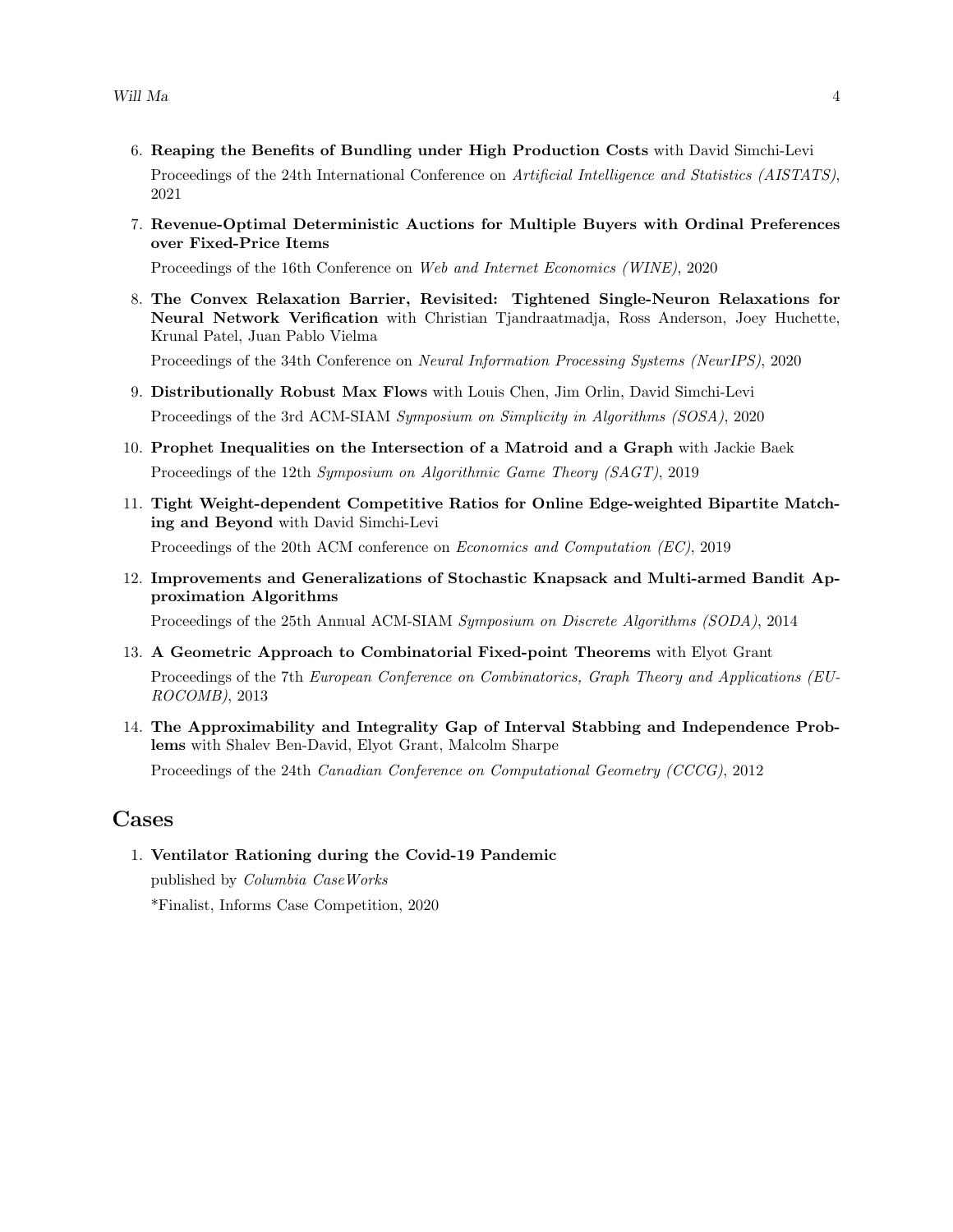# Teaching

| Spring 2021                 | Columbia B9136 (PhD, Topics in Revenue and Supply Chain Management)<br>Instructor                                                                                                                                                                                                                                                                                                                                                                                                                                                                                                                                                                                                                                                                                                                                                                                                              |
|-----------------------------|------------------------------------------------------------------------------------------------------------------------------------------------------------------------------------------------------------------------------------------------------------------------------------------------------------------------------------------------------------------------------------------------------------------------------------------------------------------------------------------------------------------------------------------------------------------------------------------------------------------------------------------------------------------------------------------------------------------------------------------------------------------------------------------------------------------------------------------------------------------------------------------------|
| Spring 2020,<br>2021        | Columbia B8108 (MBA, Supply Chain Management)<br>Instructor                                                                                                                                                                                                                                                                                                                                                                                                                                                                                                                                                                                                                                                                                                                                                                                                                                    |
| Spring 2017                 | MIT 15.762/15.763 (Supply Chain Management)<br>$Co\text{-}instructor$                                                                                                                                                                                                                                                                                                                                                                                                                                                                                                                                                                                                                                                                                                                                                                                                                          |
| January 2012,<br>2013, 2016 | MIT 15.S50 (Special Seminar in Management)<br><i>Instructor and Course Designer</i><br>This is a course I designed based on my experience as a former professional poker player.<br>It consists of eight 90-minute lectures and two problem sets, which grant a $1/4$ -credit at<br>MIT. I use the game of poker to illustrate concepts in probability and statistics, and more<br>generally, as a framework within which to think about difficult decisions, uncertainty, risk,<br>and a good outcome vs. a good decision. This has now become a yearly course at MIT,<br>and has been placed onto MIT OpenCourseWare. Furthermore, I have been invited to give<br>the introductory lecture from this course, "The Joy of Making Good Decisions", at various<br>venues, including Google New York, Riot Games, the MIT Entrepreneurship Center, and for<br>the MIT Master of Finance program. |

### Other Professional Activities

Program committee: EC 2021, EC 2021 Workshop on Operations of People-centric Systems, WINE 2021

Reviewer for: Mathematics of Operations Research, Naval Research Logistics, Operations Research, Production and Operations Management, Management Science, Algorithmica, SIAM Journal on Discrete Mathematics, ACM-SIAM Symposium on Discrete Algorithms (SODA) 2018, SODA 2020, Manufacturing & Service Operations Management (MSOM), MSOM Service SIG 2020, SODA 2021, MSOM Supply Chain SIG 2021, INFORMS Journal on Computing, Theory of Computing Systems

Coordinator of DSL seminar series at MIT, September 2016 – 2018

Visiting Scholar, hosted by Prof. Chung-Piaw Teo of the Department of Analytics & Operations in NUS Business School, January 2017

Co-supervisor (with David Simchi-Levi) of Arjun Khandelwal through the MIT Undergraduate Research Opportunities Program (UROP), working on "Predicting User Choice in Video Games"

#### Grants Received

Columbia Center of AI Technology (CAIT) in collaboration with Amazon, "Joint Selection and Inventory Optimization under Limited Capacity", joint with Huseyin Topaloglu Amount: \$150,000; Duration: January 2022–December 2022